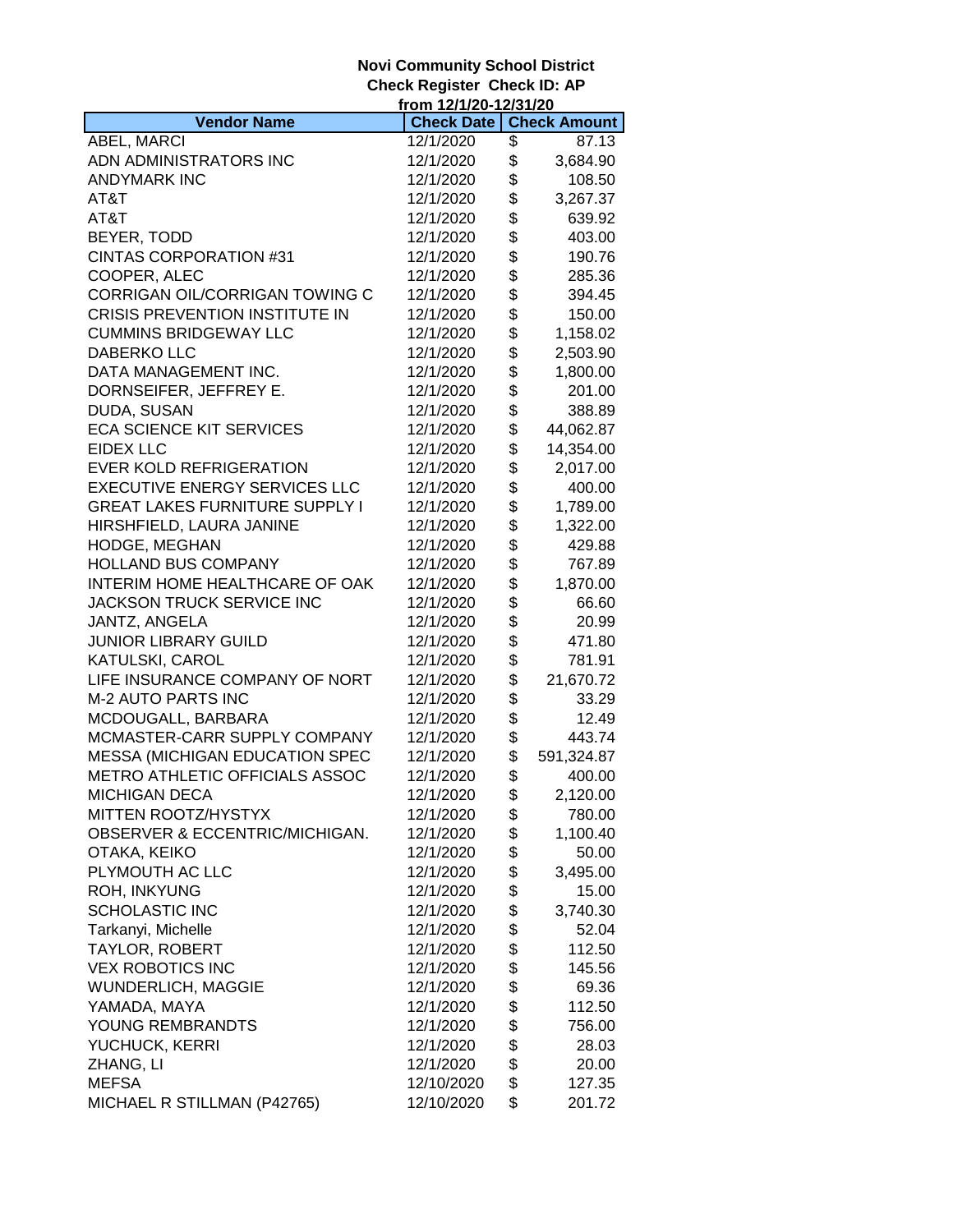|                                       | from 12/1/20-12/31/20 |                     |
|---------------------------------------|-----------------------|---------------------|
| <b>Vendor Name</b>                    | <b>Check Date</b>     | <b>Check Amount</b> |
| <b>MISDU</b>                          | 12/10/2020            | \$<br>1,920.50      |
| UNITED STATES TREASURY                | 12/10/2020            | \$<br>62.00         |
| ABEL, MARCI                           | 12/15/2020            | \$<br>35.88         |
| ABLE TESTING CO.                      | 12/15/2020            | \$<br>130.00        |
| AETNA BEHAVIORAL HEALTH LLC           | 12/15/2020            | \$<br>1,779.06      |
| <b>ANDYMARK INC</b>                   | 12/15/2020            | \$<br>280.29        |
| AT&T                                  | 12/15/2020            | \$<br>980.88        |
| AT&T                                  | 12/15/2020            | \$<br>1,272.67      |
| <b>AT&amp;T MOBILITY</b>              | 12/15/2020            | \$<br>3,355.29      |
| AVENTRIC TECHNOLOGIES LLC             | 12/15/2020            | \$<br>1,148.00      |
| <b>BABA LANGUAGE SERVICES</b>         | 12/15/2020            | \$<br>965.00        |
| BEYER, TODD                           | 12/15/2020            | \$<br>297.60        |
| <b>BUSCHER, JOSHUA NICHOLAS</b>       | 12/15/2020            | \$<br>400.00        |
| CANADY, JANIS                         | 12/15/2020            | \$<br>70.00         |
| CARLINI, LAUREN                       | 12/15/2020            | \$<br>101.27        |
| CHEN, TIANNAN                         | 12/15/2020            | \$<br>234.00        |
| <b>CINTAS CORPORATION #31</b>         |                       | \$                  |
|                                       | 12/15/2020            | 449.68              |
| <b>CRISIS PREVENTION INSTITUTE IN</b> | 12/15/2020            | \$<br>1,090.00      |
| <b>CUMMINS BRIDGEWAY LLC</b>          | 12/15/2020            | \$<br>36.26         |
| <b>DABERKO LLC</b>                    | 12/15/2020            | \$<br>1,509.34      |
| DAVID, SARAH                          | 12/15/2020            | \$<br>28.00         |
| DEAN TRANSPORTATION INC               | 12/15/2020            | \$<br>3,640.00      |
| <b>DELTACOM INC</b>                   | 12/15/2020            | \$<br>1,520.00      |
| <b>DIGITAL SIGNUP</b>                 | 12/15/2020            | \$<br>800.80        |
| DIRECT ENERGY BUSINESS INC            | 12/15/2020            | \$<br>42,394.43     |
| DRAGOO, MICHAEL                       | 12/15/2020            | \$<br>122.99        |
| DTE ENERGY                            | 12/15/2020            | \$<br>40,330.48     |
| <b>ECA SCIENCE KIT SERVICES</b>       | 12/15/2020            | \$<br>12,055.51     |
| <b>ENVIRO-CLEAN SERVICES INC</b>      | 12/15/2020            | \$<br>161,577.55    |
| ERSKINE, ALEXANDER                    | 12/15/2020            | \$<br>9.90          |
| EVER KOLD REFRIGERATION               | 12/15/2020            | \$<br>575.00        |
| FICANO, SABRINA                       | 12/15/2020            | \$<br>134.66        |
| <b>GRESHAM, MICHELLE</b>              | 12/15/2020            | \$<br>13.95         |
| HADDAD, DANIEL                        | 12/15/2020            | \$<br>400.00        |
| HADDAD, MARK                          | 12/15/2020            | \$<br>900.00        |
| HIRSHFIELD, LAURA JANINE              | 12/15/2020            | \$<br>531.85        |
| <b>HOBART SERVICE</b>                 | 12/15/2020            | \$<br>736.40        |
| HOFFMAN, RHONDA                       | 12/15/2020            | \$<br>131.13        |
| HOLLAND BUS COMPANY                   | 12/15/2020            | \$<br>356.25        |
| <b>IMA SPORTS NOVI</b>                | 12/15/2020            | \$<br>495.00        |
| INTEGRATED DESIGN SOLUTIONS LL        | 12/15/2020            | \$<br>25,966.46     |
| INTERIM HOME HEALTHCARE OF OAK        | 12/15/2020            | \$<br>2,180.00      |
| JACKSON TRUCK SERVICE INC             | 12/15/2020            | \$<br>983.07        |
| JODOIN, DEBRA                         | 12/15/2020            | \$<br>2,186.74      |
| <b>JOHN'S SANITATION INC</b>          | 12/15/2020            | \$<br>210.00        |
| <b>KYLES, AUTUMN</b>                  | 12/15/2020            | \$<br>487.81        |
| LATHAM, ERIN                          | 12/15/2020            | \$<br>100.00        |
| LIM-ARENA, DEBORAH                    | 12/15/2020            | \$<br>100.10        |
| LINTECH GLOBAL, INC                   | 12/15/2020            | \$<br>500.00        |
| LYON, CINDY                           | 12/15/2020            | \$<br>70.00         |
| <b>M-2 AUTO PARTS INC</b>             | 12/15/2020            | \$<br>19.60         |
|                                       |                       |                     |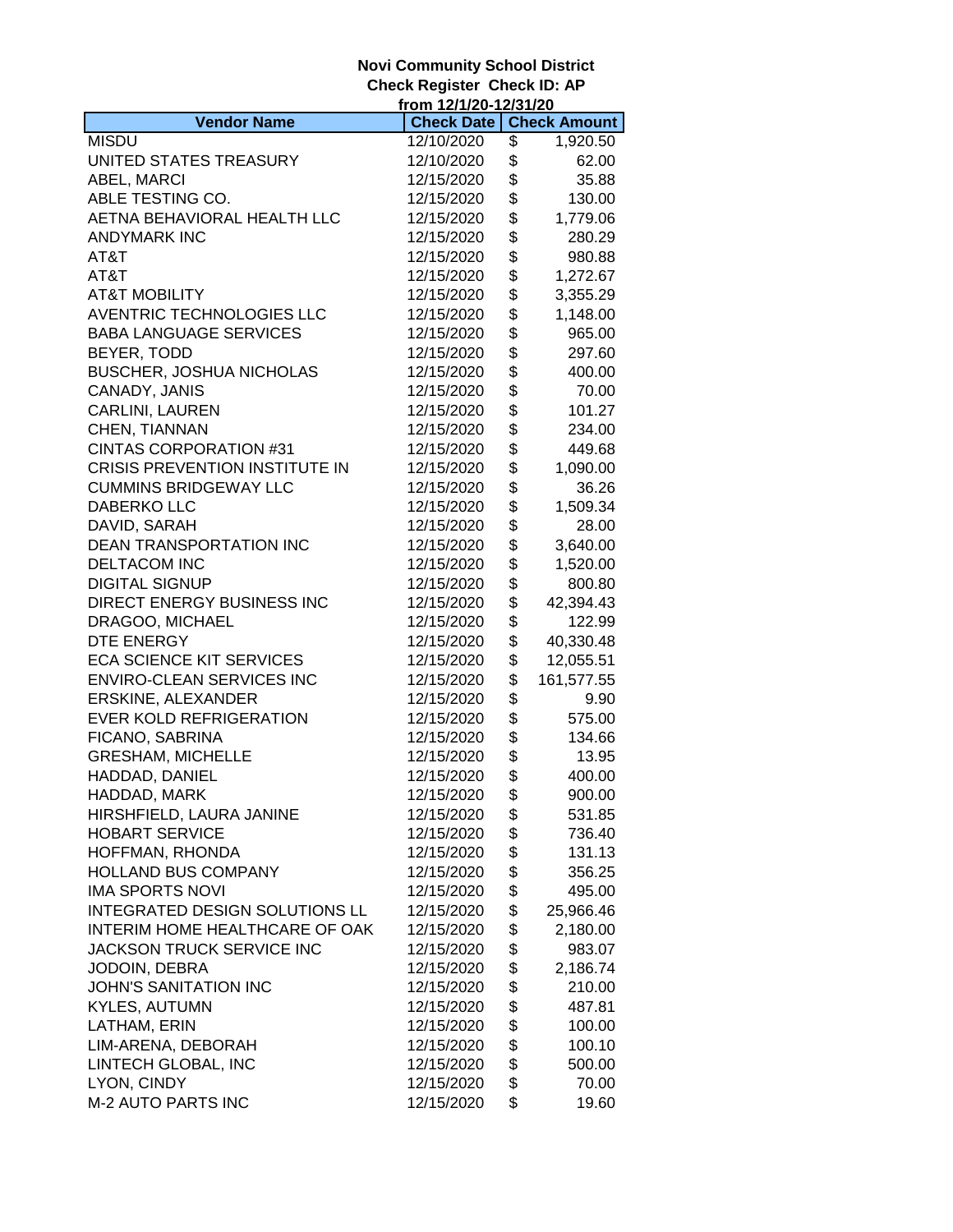|                                      | from 12/1/20-12/31/20 |                     |
|--------------------------------------|-----------------------|---------------------|
| <b>Vendor Name</b>                   | <b>Check Date</b>     | <b>Check Amount</b> |
| MALLIPUDI, SWAPNA                    | 12/15/2020            | \$<br>38.97         |
| MARK BOGARIN PHOTOGRAPHY             | 12/15/2020            | \$<br>350.00        |
| MATHESON TRI-GAS INC                 | 12/15/2020            | \$<br>1,042.30      |
| MATHUR, PREREETA                     | 12/15/2020            | \$<br>124.73        |
| <b>MILLER JOHNSON</b>                | 12/15/2020            | \$<br>837.50        |
| MILLER, BRAD                         | 12/15/2020            | \$<br>99.00         |
| <b>PEARSON</b>                       | 12/15/2020            | \$<br>325.41        |
| PITSCO INC                           | 12/15/2020            | \$<br>47.27         |
| PLYMOUTH PT SPECIALISTS              | 12/15/2020            | \$<br>5,442.00      |
| PULSIFER, PAIGE                      | 12/15/2020            | \$<br>24.49         |
| RAYAPPAN, PRABU                      | 12/15/2020            | \$<br>99.00         |
| <b>SCHOLASTIC BOOK FAIRS</b>         | 12/15/2020            | \$<br>1,190.11      |
| SCHOOLCRAFT COLLEGE                  | 12/15/2020            | \$<br>42,725.00     |
|                                      |                       | \$                  |
| <b>SCHYPINSKI, RACHEL</b>            | 12/15/2020            | 1,420.55            |
| SERVICAR OF MICHIGAN INC.            | 12/15/2020            | \$<br>6,384.00      |
| SEW SUCCESSFUL INC.                  | 12/15/2020            | \$<br>275.00        |
| SHINOHARA, MICHIAKI                  | 12/15/2020            | \$<br>118.25        |
| <b>STATE OF MICHIGAN</b>             | 12/15/2020            | \$<br>150.00        |
| <b>TEAM SPORTS INC</b>               | 12/15/2020            | \$<br>28,471.97     |
| TREDROC TIRE SERVICES LLC            | 12/15/2020            | \$<br>463.50        |
| <b>UPBEAT MUSIC, LLC</b>             | 12/15/2020            | \$<br>5,295.00      |
| VANCE, RYAN                          | 12/15/2020            | \$<br>156.75        |
| VANDRANGI, RAVI KIRAN                | 12/15/2020            | \$<br>104.45        |
| <b>VELLUCCI, MARK ANDREW</b>         | 12/15/2020            | \$<br>545.29        |
| <b>WAGEWORKS INC</b>                 | 12/15/2020            | \$<br>898.88        |
| <b>WALCZAK, KRISTEN</b>              | 12/15/2020            | \$<br>547.83        |
| <b>WATERMARK APPAREL LLC</b>         | 12/15/2020            | \$<br>4,609.00      |
| WATT, YULONDA                        | 12/15/2020            | \$<br>135.00        |
| WEB BENEFITS DESIGN CORPORATIO       | 12/15/2020            | \$<br>3,640.50      |
| WOODY, ANDREA                        | 12/15/2020            | \$<br>60.00         |
| WUNDERLICH, MAGGIE                   | 12/15/2020            | \$<br>98.95         |
| YAMAMOTO, NORIO                      | 12/15/2020            | \$<br>27.26         |
| ZONAR SYSTEMS INC                    | 12/15/2020            | \$<br>1,405.24      |
| ALLEGRA MARKETING PRINT MAIL -       | 12/18/2020            | \$<br>130.45        |
| BRAND IT                             | 12/18/2020            | \$<br>300.00        |
| CHECK, MARY ANNE                     | 12/18/2020            | \$<br>37.50         |
| CHEN, OIZHI                          | 12/18/2020            | \$<br>21.00         |
| <b>CINTAS CORPORATION #31</b>        | 12/18/2020            | \$<br>170.52        |
| CITY OF NOVI WATER & SEWER DEP       | 12/18/2020            | \$<br>4,536.80      |
| <b>CONSUMERS ENERGY</b>              | 12/18/2020            |                     |
|                                      | 12/18/2020            | \$<br>13,936.72     |
| DELL, HEATHER                        |                       | \$<br>98.77         |
| DRAMATISTS PLAY SERVICE INC          | 12/18/2020            | \$<br>360.00        |
| ELLSWORTH CAROTHERS, KARI            | 12/18/2020            | \$<br>129.00        |
| <b>ERICKSON, LISA</b>                | 12/18/2020            | \$<br>108.55        |
| <b>EVER KOLD REFRIGERATION</b>       | 12/18/2020            | \$<br>930.00        |
| <b>GEMELLARO SYSTEMS INTEGRATION</b> | 12/18/2020            | \$<br>39,977.78     |
| GFL ENVIRONMENTAL USA INC.           | 12/18/2020            | \$<br>325.00        |
| <b>GRAY, KAITLIN</b>                 | 12/18/2020            | \$<br>99.97         |
| HIRSHFIELD, LAURA JANINE             | 12/18/2020            | \$<br>28.97         |
| HORIZON ENGINEERING ASSOCIATES       | 12/18/2020            | \$<br>9,438.96      |
| HP INC                               | 12/18/2020            | \$<br>1,279.58      |